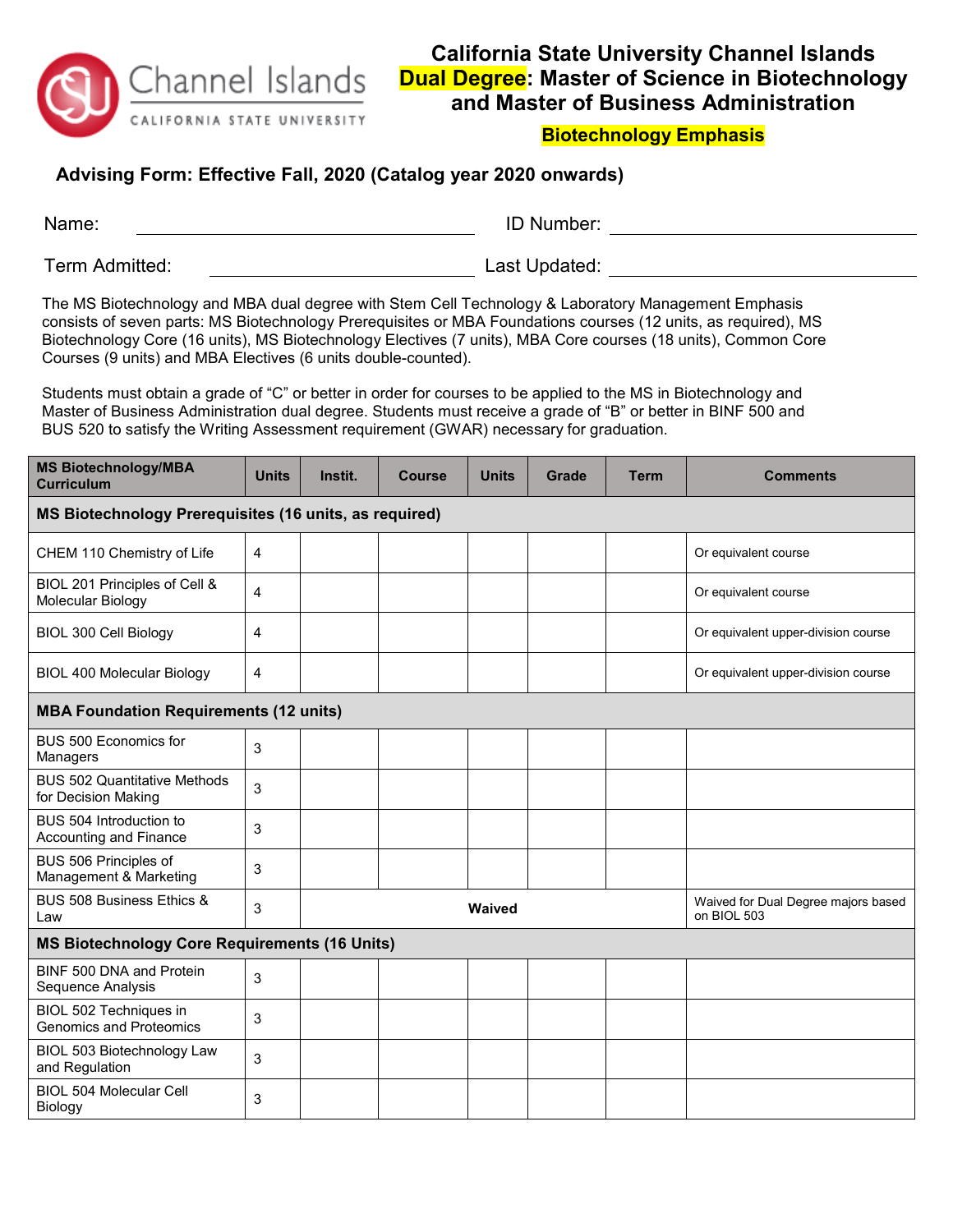| <b>BIOL510 Tissue Culture</b><br>Techniques and Stem Cell<br>Technology  | 3            |  |  |  |  |  |  |
|--------------------------------------------------------------------------|--------------|--|--|--|--|--|--|
| BIOL601 Seminar in<br>Biotechnology                                      | 1            |  |  |  |  |  |  |
| <b>MS Biotechnology Electives (Minimum 7 units)</b>                      |              |  |  |  |  |  |  |
| BIOL 500 Intro to<br><b>Biopharmaceutical Production</b><br>Operations   | 3            |  |  |  |  |  |  |
| <b>BIOL 505 Molecular Structure</b>                                      | 4            |  |  |  |  |  |  |
| <b>BIOL 507 Pharmacogenomics</b><br>and Pharmacoproteomics               | 3            |  |  |  |  |  |  |
| <b>BIOL 508 Advanced</b><br>Immunology                                   | 4            |  |  |  |  |  |  |
| BIOL 512 Advanced Topics in<br>Regenerative Medicine                     | $\mathbf{1}$ |  |  |  |  |  |  |
| <b>BIOL 513 Cell Culture Facility</b><br>Management                      | 3            |  |  |  |  |  |  |
| <b>BIOL 516 Clinical Trials and</b><br><b>Quality Assurance</b>          | 3            |  |  |  |  |  |  |
| BIOL 517 Mechanisms of<br>Development                                    | 3            |  |  |  |  |  |  |
| BIOL 518 Advanced Topics in<br>Molecular Cell Biology                    | 3            |  |  |  |  |  |  |
| BIOL 603 Biotechnology<br>Internship                                     | 3            |  |  |  |  |  |  |
| <b>BIOL 590 Special Topics</b>                                           | 3            |  |  |  |  |  |  |
| <b>BIOL 597 Directed Study</b>                                           | 1            |  |  |  |  |  |  |
| <b>BINF501 Biological Informatics</b>                                    | 3            |  |  |  |  |  |  |
| <b>BINF 514 Statistical Methods in</b><br><b>Computational Biology</b>   | 3            |  |  |  |  |  |  |
| <b>BME 500 Biological Systems</b><br>and Biomechanics                    | 3            |  |  |  |  |  |  |
| BME 501 Fundamentals of<br>Tissue Engineering and<br><b>Biomaterials</b> | 3            |  |  |  |  |  |  |
| <b>BME 502 Biomedical</b><br>Instrumentation and Devices                 | 3            |  |  |  |  |  |  |
| <b>Common Core Curriculum (9 units)</b>                                  |              |  |  |  |  |  |  |
| MGT 471 Project Management                                               | 3            |  |  |  |  |  |  |
| BIOL/BUS 610 Team Project                                                | 6            |  |  |  |  |  |  |
| <b>MBA Core Requirements (18 units)</b>                                  |              |  |  |  |  |  |  |
| BUS 510 Managerial and<br>Organizational Behavior                        | 3            |  |  |  |  |  |  |